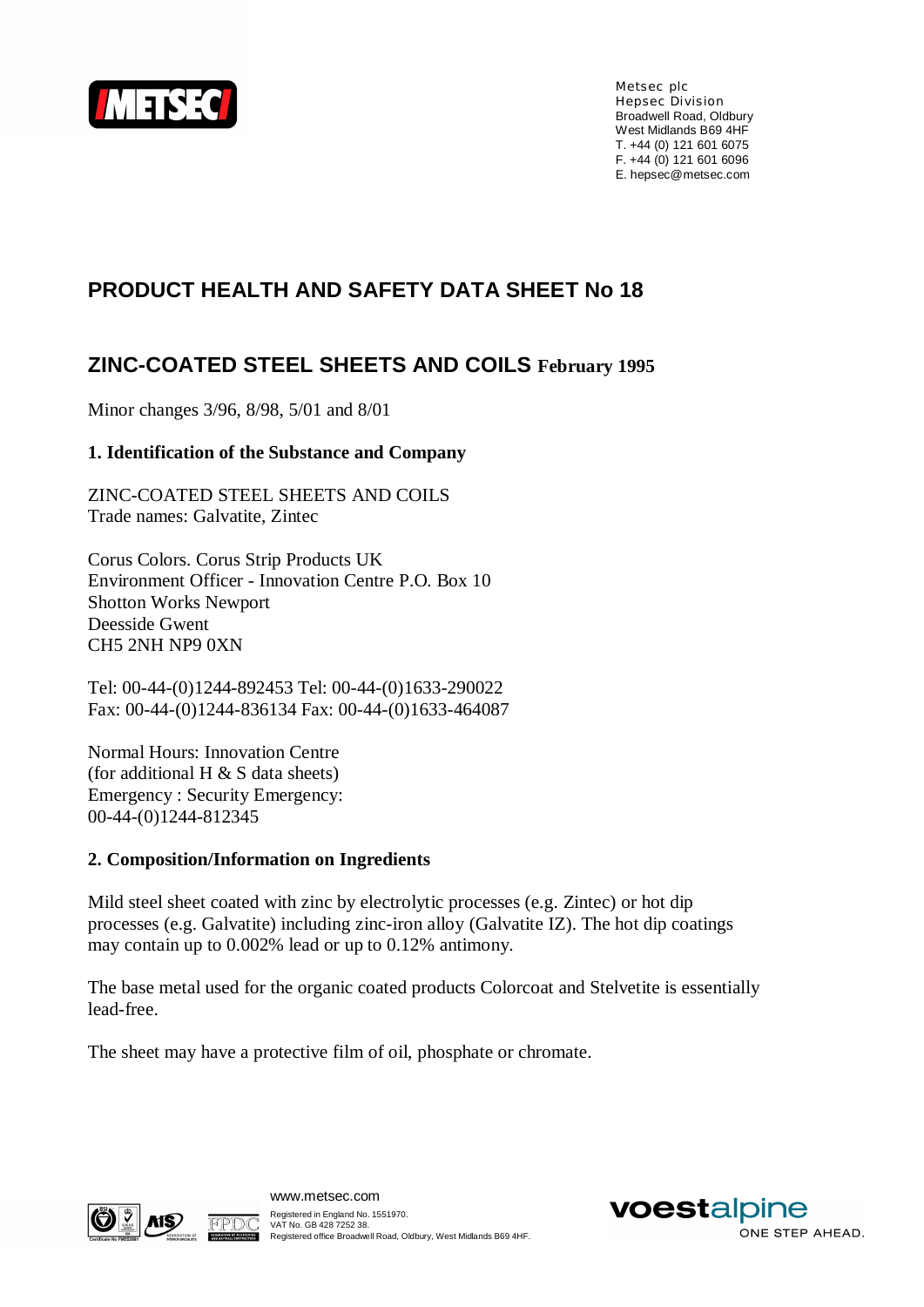### **3. Hazards Identification**

When subjected to elevated temperatures e.g. during welding or flame cutting, irritant fumes may be evolved which can cause metal fume fever. Repeated contact with sheet protective coatings may cause skin problems.

### **4. First Aid Measures**

In the event of injury to skin or eyes, seek immediate medical attention.

## **5. Fire Fighting Measures**

Non-flammable material but see '3. Hazards Identification' above.

## **6. Accidental Release Measures**

Not applicable.

## **7. Handling and Storage**

Some products may be secured by straps or bands. These should not be used for lifting and they could cause eye or other injury when tension is released. Coils may spring apart when the banding is removed. All products are likely to have sharp edges which could cause lacerations and flying particles may be produced when shearing.

Suitable protective clothing and equipment, such as hand and eye protection should be worn and the systems of work designed to take account of any hazards arising from the risk of fracturing or the release of tension or stress when breaking open banding.

Suitable racks should be used to ensure stability when stocking narrow coils.

#### **8. Exposure Controls and Personal Protection**

If fume or dust is generated provide adequate ventilation to ensure that the Occupational Exposure Limits listed below are not exceeded. Keeping exposures of total inhalable dust below 5 mg/m<sup>3</sup> should normally ensure that this is the case. If necessary provide local fume extraction. Alternatively, where necessary, suitable and approved respiratory protective equipment should be provided for use by those at risk from inhalation of fumes. To reduce the risk of ingestion of dust, if generated, good housekeeping and personal hygiene should be practised.

Wear appropriate protective clothing. Barrier cream may help to protect exposed areas of skin but are no substitute for full physical protection.



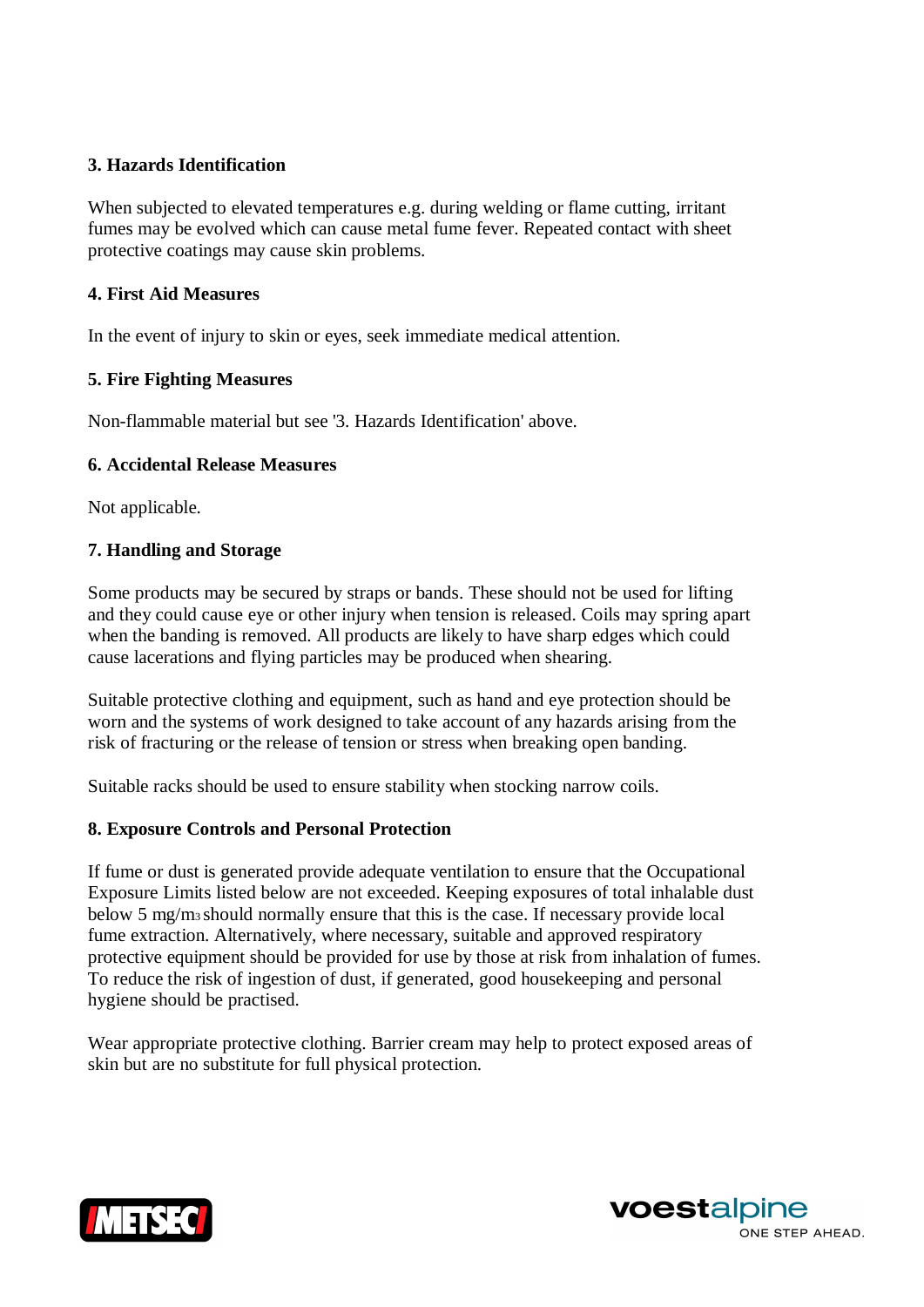### **Current Occupational Exposure Limits**

|                                                                          | <b>Type of Limit</b>                              | <b>Reference Period</b><br>$8 \text{ hr} \text{ T} \text{W} \text{A}^* \quad (15 \text{ min})$ |                   |
|--------------------------------------------------------------------------|---------------------------------------------------|------------------------------------------------------------------------------------------------|-------------------|
| Iron Oxide, fume (as Fe)                                                 | Occ. Exposure Standard                            | $5 \text{ mg/m}$                                                                               | $10 \text{ mg/m}$ |
| Zinc Oxide, fume                                                         | Occ. Exposure Standard                            | $5 \text{ mg/m}$                                                                               | $10 \text{ mg/m}$ |
| Chromium metal, also chromium<br>$(II)$ and $(III)$ compounds (as $Cr$ ) | Occ. Exposure Standard                            | $0.5 \text{ mg/m}$                                                                             |                   |
| Chromium (VI) compounds (as Cr) Max. Exposure Limit                      |                                                   | $0.05 \text{ mg/m}$ 3                                                                          |                   |
| Lead and Lead compounds<br>Excluding tetraethyl lead (as Pb)             | Approved Code of Practice<br>Lead in Air Standard | $0.15 \text{ mg/m}$                                                                            |                   |
| Antimony and it's compounds<br>(as Sb)                                   | Max. Exposure Limit                               | $0.5 \text{ mg/m}$                                                                             |                   |

\* Time Weighted Average

#### **9. Physical and Chemical Properties**

Coating - Melting point in range 419-450oC Steel - Melting point in range 1450-1520oC Density around 7.85 kg/dm<sup>3</sup> at 20oC

#### **10. Stability and Reactivity**

The product is stable under normal conditions but when subjected to elevated temperatures fumes are produced.

#### **11. Toxicological Information**

Mechanical working such as dry grinding or machining, will produce dust of the same composition as the coating and base metal. If subjected to elevated temperatures, e.g. during welding or flame cutting, fumes are produced containing oxides of zinc and iron, and also breakdown products of any protective coating if present.

The potential effects on health include metal fume fever, a short lasting, self limiting condition with symptoms similar to influenza.